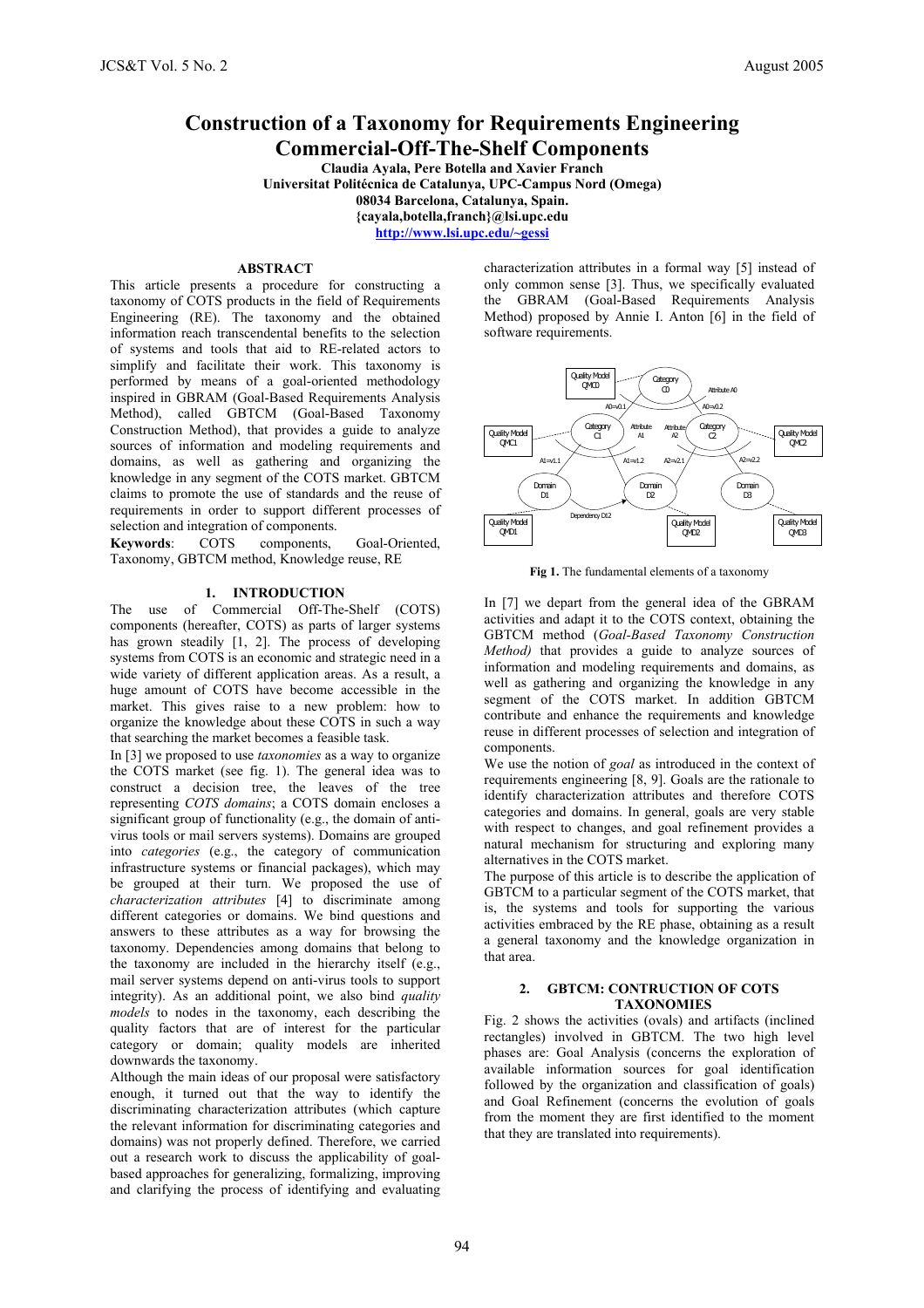

**Fig. 2** General Activities of GBTCM

The general activities are: *Explore* (entails the analysis of available information), *Identify* (aims at extracting goals applying techniques as heuristics), *Organize* (involves the classification and organization of goals according to goal dependency relationships), *Refine* (entails the actual pruning of the goal set), *Elaborate* (refers to the process of more refinement, analyzing the goal set by considering possible obstacles and constructing scenarios to uncover hidden goals and requirements), and *Operationalize* (refers to translating goals into requirements for the final taxonomy). In table 1 we can realize that the output of each activity is the input of the next.

| <b>Activity</b> | <b>Outputs</b>                                                          |  |  |
|-----------------|-------------------------------------------------------------------------|--|--|
| Explore         | Information sources qualified; Some goals                               |  |  |
| Identify        | Set of goals; Stakeholders and agents; Auxiliary models and artifacts   |  |  |
|                 | Matching of goals from different information sources                    |  |  |
| Organize        | Dependency relationships among goals                                    |  |  |
|                 | Goal hierarchy                                                          |  |  |
| Refine          | Refined goal set                                                        |  |  |
| Elaborate       | Scenarios                                                               |  |  |
|                 | Constraints                                                             |  |  |
|                 | Hierarchical structure of Goals                                         |  |  |
| Operationalize  | Asociated information and models and artifacts                          |  |  |
|                 | Characterization attributes for constructing the taxonomy of the domain |  |  |

**Table 1.** Main activities and their outputs

Certainly, the information sources (inputs) are the basis for obtaining goals. The final result of GBTCM is not only a taxonomy of COTS in a specific area, but also a set of information and knowledge (repository) that contains: all the activities performed in that area (expressed as goals) and the dependency relationships among COTS domains, in order to assess the impact of changes among domains.

Basically, GBTCM guides to gather, manage, and generalize information related with a domain (e.g. existent taxonomies, standards in the field, and vendors). It also may include artifacts and models (e.g. UML class diagrams, *i*\* models) that permit to ensure consistency and evolution of the repository of knowledge. This repository can be used during different selection process. It is also the source for constructing a general taxonomy and both (the repository and the general taxonomy) could be the basis for organizations to build up the most suitable taxonomy to their processes.

We refer to [7] for more details in GBTCM.

### **3. A COTS TAXONOMY FOR THE REQUIREMENTS ENGINEERING FIELD**

It is widely acknowledged within the software industry that software projects are critically vulnerable when the activities of software requirements are performed poorly; also reports exist supporting this hypothesis [10]. Therefore, to improve the efficiency of the activities performed in the area, COTS technology aid RE-related actors to simplify and facilitate their work.

Our purpose in this section is to apply GBTCM to the field of requirements engineering in order to propose a general COTS components taxonomy for that field.

This taxonomy helps Software Engineers (which usually carry out COTS components selection and integration) to structure and reuse better their knowledge for their repeated use during different selection process; on the other hand, we argue that the taxonomy and the information and knowledge obtained (repository) could be the basis for organizations to build up the most suitable taxonomy of requirements engineering COTS components to their processes.

#### **Information Sources**

As it can be expected for a topic such this, lots of information sources exist and many of them were gathered [11-22]. Table 2 summarizes the most important ones we considered in this case study and shows details in a general manner of the kind of information therein.

We can note that most information is textual, available in printed form or the web, issued by different organizations or people. Sources such as domain experts and tools demos still remain, but they play a secondary role.

It is important to remark that we pretend to represent information that does not depend on a concrete project or software system, but also to create a general repository with as much information as possible related with the RE area, that permits its later applicability and suitability in different organizations.

### **Analyzing Infomation Sources and Identifying Goals and Objectives**

The use of one or another information source is determined by several qualities, among which we mention: reliability of the information, availability of the source, acquisition cost, timeliness, scope covered and time needed to process the enclosed information. These qualities depend on three factors: information source type, organization or people that creates the information, and particular item of information.

It is considered as a good practice to fundament goal analysis on the most solid and confident of the sources for extracting the main high level goals in order to assure the consistency of the set of goals, and then extracting subgoals from the remaining sources.

Due to the standard nature of SWEBOK in the field, we started with this source for obtaining the high-level goals that guide the whole process (even considering that SWEBOK is not tool-oriented, on the contrary of other sources). For example, consider the following description in natural language from SWEBOK: "The next topics breakdowns for RE discipline are generally accepted in that they cover areas typically in texts and standards: activities such as Requirements Engineering Process, Requirements Elicitation, and Requirements Analysis, along with Requirements engineering-specific along with Requirements engineering-specific descriptions. Hence, we identify Requirements Validation and Requirements Management as separate topics". By examining the statement and asking "what goal(s) does this statement/fragment exemplify?" some goals become evident from the description. We present some of these goals in the first column of table 3. These goals are going to be decomposed in sub-goals by means of the analysis of other information sources and then, applying refinement techniques. We will further describe the refinement process in the next subsections.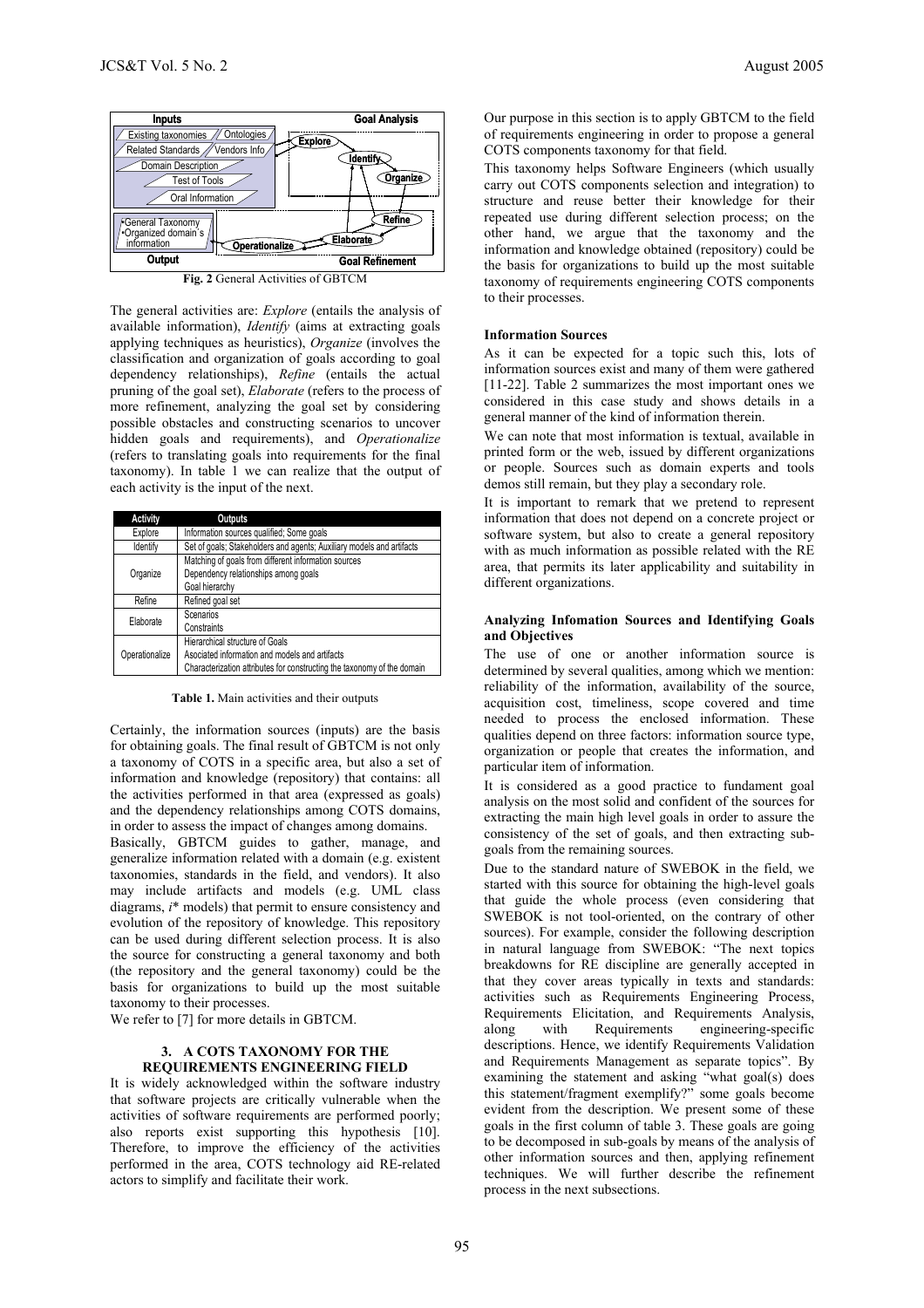| Type of source                | Source organization                                                | Information enclosed                                          | Comments                                              |  |
|-------------------------------|--------------------------------------------------------------------|---------------------------------------------------------------|-------------------------------------------------------|--|
| <b>Existing</b><br>taxonomies | <b>INCOSE</b>                                                      | Classification of Software Engineering<br>tools               | This section is available<br>free and widely accepted |  |
| Related                       | <b>SWEBOK</b>                                                      | Main RE areas stakeholder types                               | Available free, widely<br>accepted                    |  |
| standards                     | IEEE std 830-1998<br>IEEE/EIA 12207.1-1997<br><b>ISO/IEC 12207</b> | Software activities related with RE                           | Subscription/payment<br>needed                        |  |
| <b>Vendors</b>                | <b>IBM-Rational</b>                                                | Capabilities of products and trends                           | Exhaustive description of<br>products                 |  |
| information                   | ComponentSource                                                    | Capabilities of products and trends<br>focused in platforms   | Available free, widely<br>accepted                    |  |
| Tools                         | <b>RequisitePro</b>                                                | Capabilities of a real RMT                                    | Included in the IBM-<br><b>Rational Suite</b>         |  |
|                               | <b>IRgA</b>                                                        |                                                               | Tool used often in our<br>projects                    |  |
|                               | EasyWinWin                                                         | Capability of a research tool for<br>requirements negotiation | Some tutorials attended<br>and contacts with authors  |  |
| Academic<br>sites             | eCOTS                                                              | Trends                                                        | Available free, widely<br>accepted                    |  |
| <b>Scientific</b>             | RE-related conferences                                             | Timely state of the art                                       |                                                       |  |
| items                         | <b>RE&amp;SE</b> textbooks                                         | Areas of RE                                                   | Subscription/payment                                  |  |
| <b>Magazines</b>              | Requirements<br>Engineering                                        | Trends and timely state of the art                            | needed                                                |  |
| <b>WebSites</b>               | Volere                                                             | <b>RE</b> resources                                           | Available Free                                        |  |
| <b>Technical</b>              | <b>INCOSE</b><br>Gartner                                           | Trends and concepts in RE                                     | Subscription/payment<br>needed                        |  |
| Own<br>experiences            | Academic records<br>management                                     | Use of RE-oriented tools in a real<br>project                 | CMM-2 compliant<br>requirements<br>management         |  |

**Table 2.** Main sources of information used in the RE taxonomy

| Goals                                       | Agents    | <b>Stakeholders</b>        |
|---------------------------------------------|-----------|----------------------------|
| G1:Process of Software Requirements Defined | (RE)      | RE, PM, QAM                |
| G2:Requirements Elicitation Performed       | <b>RE</b> | RE. Stakeholders           |
| G3:Requirements Analysis Performed          | <b>RE</b> | RE. Stakeholders           |
| G4:Requirements Specification Done          | <b>RE</b> | RE, users/customer, QAM    |
| G5:Requirements Validation Performed        | <b>RE</b> | RE, users/customer, Tester |
| G6:Requirements Management Done             | <b>RE</b> | RE, SCM                    |
| G6.1:Change Management in                   | <b>RE</b> | <b>RE</b>                  |
| Requirements Controlled                     |           |                            |
| G6.2:Requirements Attributes Defined        | <b>RE</b> | RE, SCM                    |
| G6.3:Requirements Tracing Controlled        | <b>RE</b> | RE. SCM                    |

| <b>Table 3.</b> Some goals obtained from SWEBOK |  |  |  |  |  |
|-------------------------------------------------|--|--|--|--|--|
|-------------------------------------------------|--|--|--|--|--|

### **Identifying Stakeholders and Agents**

At this stage, we aim at determining who are the stakeholders involved in the achievement of goals. Once the goals and stakeholders are specified, the goals must be assigned to their responsible agent(s).

A stakeholder is any representative affected by the achievement or prevention of a particular goal. Multiple stakeholders may be associated with one goal.

Agents are responsible for the completion and/or satisfaction of goals within an organization or system. Identification of stakeholders and agents is crucial to understand the domain at hand and also to identify additional sources of information, e.g. for identifying people to be interviewed. The stakeholders for each goal are determined by asking "who or what claims a stake in this goal?" and "who or what stands to gain or lose by the completion or prevention of this goal?"

For identifying which agents are ultimately responsible for the achievement of each goal, we ask the question "who or what agent [is/should be/could be] responsible for this goal?"

In our case, we identified as stakeholders (see table 3): Requirements Engineer (RE), Project Manager (PM), Quality Assurance Manager (QAM), Software Configuration Manager (SCM), Testers, Final Users, Customer and Non-Technical Stakeholders (such as regulators, market analyst, system developers; NTS). The only agent is the Requirements Engineer. Some relationships and dependencies among stakeholders are showed in the *i*\* SD model in fig 3.

# **Auxiliary Models and Artifacts**

GBTCM considers essential the generation of some artifacts and models from the information sources in order to understand, handle, formalize, and remarkably guarantee the integrity and consistency of the information respect to changes and evolution. Hence, it suggests: creating glossaries for homogenizing terms used in diverse information sources, UML class diagrams [23] for representing a conceptual model of the domain and to define the underlying ontology [24]; and as a fundamental part of the method, it requires the construction of goaloriented models: specifically *i*\* as notation [25] although other options are valid. Of course all of these artifacts and models shall be synchronized (e.g. glossary terms and UML attributes should have the same name). This models and artifacts should be refined during all process.

In the RE case study, we create: *i*\* models (we can see an excerpt in fig. 3), glossaries and class diagrams in order to homogenize information from different sources, facilitating the communication. For example, the terms "capturing" and "extracting" coming from two different sources were unified and defined as "extracting" in our glossary.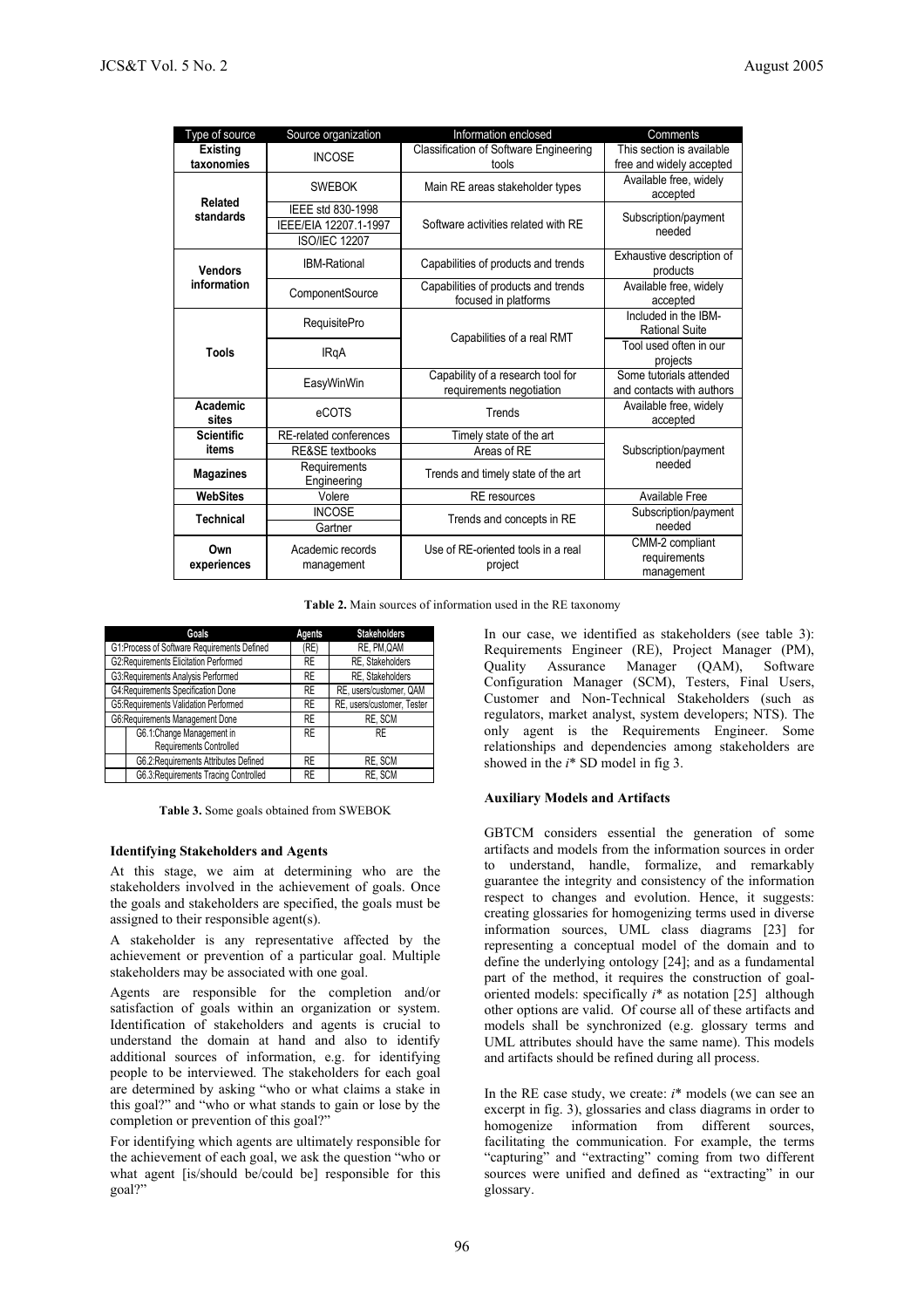

**Fig. 3** Excerpt of the *i*\* SD model that shows relationships among system actors

### **Use and Creation of Heuristics**

Heuristics aid us by providing prescriptive guidance for managing varying levels of detail in the information available.

Previous sections showed examples of the application of heuristics that guide the obtention of specific information by means questions. These heuristics are general and do not depend on any particular domain [6]. An important objective of GBTCM is the reuse of knowledge acquired from different case studies.

Thus, the creation of new specific heuristics of the domain is a desirable task, in order to their repeated use in other cases, achieving a high probability of success finding goals while avoiding wasted efforts.

This article focus on the general description of the application of GBTCM method to RE field; so we do not present new RE domain heuristics. More than anything else, we are aware that is necessary to perform in depth more practical cases for the foundation of new heuristics. This is part of our ongoing work.

#### **Organization and Matching of Goals**

Once goals have been analyzed and identified from all information sources, we have to organize the information firstly by means of a matching of goals from all of them, and so on, according to precedence relationships.

In the matching process we can observe that a goal should be taken into account in the taxonomy construction only if it exist in the market a tool that supports it (although it could be argued that discovering of goals that are not covered by any tool is a significant issue in closing the gap between tools and processes).

We perform the process of organization of goals by means of tables. Table 4 is an excerpt of this process. There we can observe the matching among some information sources: identified goals from related standards, scientific items, etc.; vendor's information of tools; and nodes of INCOSE taxonomy. At the end of the matching process we have a more complete set of goals. This resulting set of goals going to be refined in subsequent steps but firstly dependencies relationships should be specified before.

Departing from this set of goals, hierarchical dependencies are defined (by means of hierarchical tables, called goal topography). Then, refinement processes are applied concurrently with the identification and specification of dependencies among goals. This specification is done, as we mentioned before, by means of *i*\* models; it supports the explicit representation of potential dependencies among COTS domains. This mechanism assures the traceability of the impact of changes among domains.

| Goals                                  |                     | <b>Tools</b> | Cathegory of INCOSE Taxonomy                                                        |
|----------------------------------------|---------------------|--------------|-------------------------------------------------------------------------------------|
| G2: Requirements Elicitation Performed |                     |              |                                                                                     |
| G2.1:Requirements Sources              |                     |              |                                                                                     |
| Defined and Analized                   |                     |              |                                                                                     |
| G2.2: Elicitation Techniques Chosen    |                     |              |                                                                                     |
| G2.2.1: Extracting Requirements        |                     | Yes          | RequirementsEngineering/Requirements                                                |
|                                        | G2.2.1.1:Interviews | Yes          | Management/RequirementsCapture&Identification/<br>ToolsForElicitationOfRequirements |
|                                        | G2.2.1.2:Scenarios  | Yes          | Design Domain                                                                       |

**Table 4.** An excerpt of organization of goals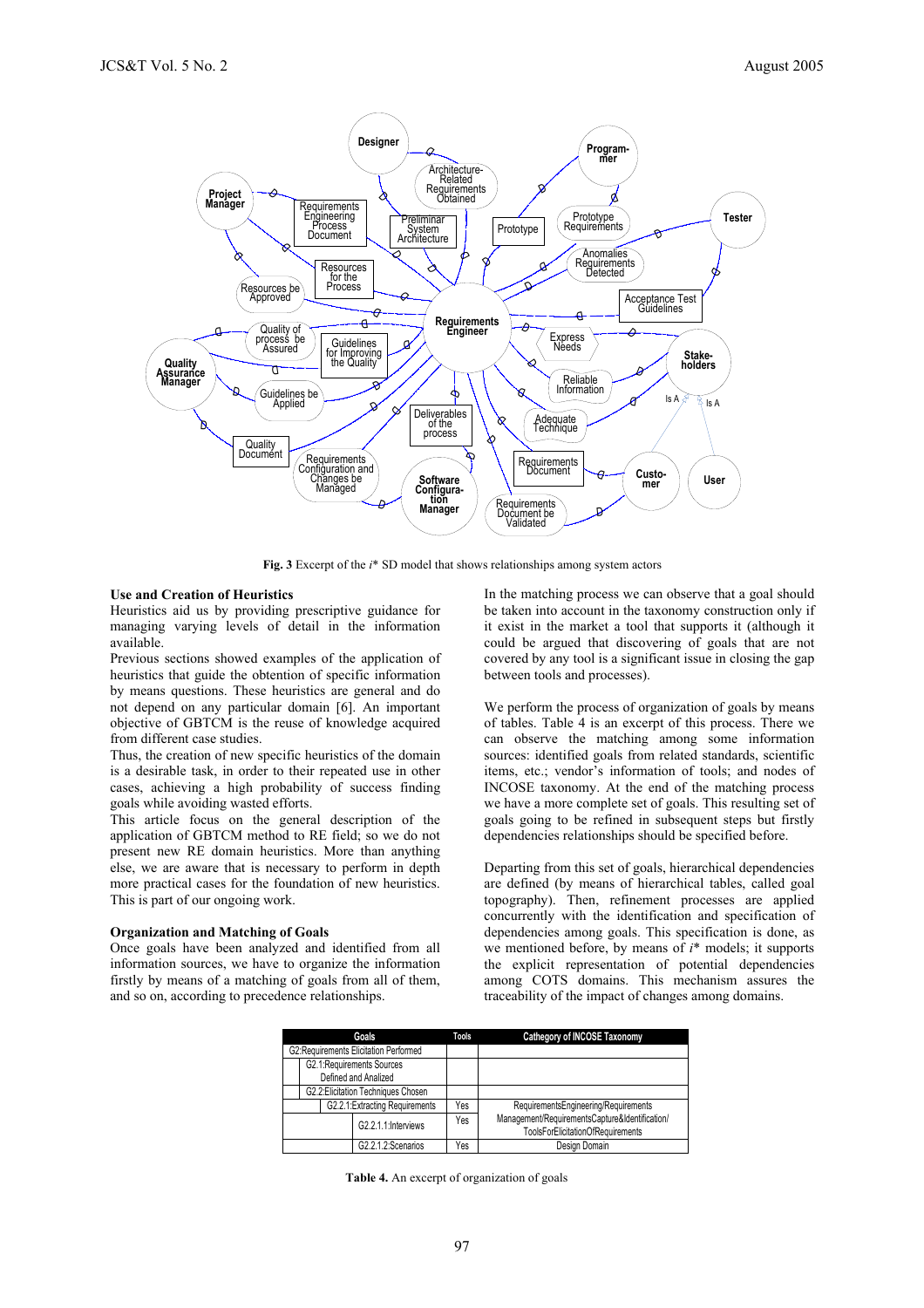

| Goals                                    |  |  |  |  |
|------------------------------------------|--|--|--|--|
| M1: Extracting Requirements              |  |  |  |  |
| M1.1:Accuracy in Extracting Requirements |  |  |  |  |
| M1.2:Storing Requirements                |  |  |  |  |
| M1.2.1: Controling Requirements          |  |  |  |  |

**Fig. 4.** An example of the i\* SD model (left) and a hierarchical table (rigth) involving the RE tools

### **Refinement of the Goal Set**

GBTCM is based on identification of goals and organization of knowledge from an iterative refinement process.

Once a set of goals was obtained from the matching of all information sources, and their hierarchical dependencies were specified , they are analyzed for refinement.

We used some refinement techniques proposed by GBTCM: the use of scenarios (understood as behavioral descriptions of the system and its environment) that refers to the recreation of the different situations and circumstances in which a goal is executed; the application of the Inquiry Cycle [26], a formal structure for describing discussions about requirements that consists of a series of questions and answers designed to pinpoint where information needs come from and when; and also the use of glossaries to support the reconciliation of goals and UML class diagrams.

Scenarios were used in the form of general use-case, and were represented as sequences of actions in natural language descriptions. We applied them in order to be more exhaustive and included as much as possible activities performed in the RE phase in the most projects of software development.

For instance, by means the construction of scenarios for the goal Requirements Analysis Performed, we detected (among other issues) that in many cases the process of analyzing and elaborating requirements demands (in order to be achieved) to identify the subsystems and components that will be responsible for satisfying the requirements, so we had to consider Architectural Design Done as one goal in this area.

Scenarios were very useful for uncovering and reconciling goals, checking for completeness and conflicts, and communicating with stakeholders.

We have to say that the applicability and precision in the scenarios construction depends on the criticism that the domain requires, it means that a highly critical domain (e.g., aircraft applications) requires the construction of the most detailed scenarios and special techniques.

At the end of this activity, 3 patterns of refinement were found: eliminating duplicated goals, refining goals based on system entities and consolidating synonymous goals.

### **Operationalizing Goals**

Goal information must be ultimately operationalized (related with actions) and the general taxonomy be constructed. This is done by consolidating the goal information, and applying the Inquiry Cycle.

The Inquire Cycle was very helpful for finding the adequate question-answer pair(s) to be bound to each characterization attribute, and also in order to organize the resulting information.



**Fig. 5.** Excerpt of the RE taxonomy represented as a decision tree

| Level 2          | Level 3          | Question                    | Level 4                     |
|------------------|------------------|-----------------------------|-----------------------------|
| 1.2 Requirements |                  |                             |                             |
| Elicitation      |                  |                             |                             |
|                  | 1.2.1 Generation | Do you apply simulation for | 1.2.1.1 Simulation Tools    |
|                  |                  | generating requirements?    |                             |
|                  | 1.2.1 Extraction |                             |                             |
|                  |                  | Are you using interviews?   | 1.2.2.1 Interview Tools     |
|                  |                  | Are you using scenarios?    | 1.2.2.2 Scenario Tools      |
|                  |                  | Are you using prototypes?   | 1.2.2.3 Prototype Tools     |
|                  |                  | Are you using facibility    | 1.2.2.4 Facilitate Meetings |
|                  |                  | meetings?                   | Tools                       |
|                  |                  | Are you using observation?  | 1.2.2.5 Observation Tools   |
|                  |                  | Are you using other         | 1.2.2.6 Other Extraction    |
|                  |                  | techniques?                 | <b>Techniques Tools</b>     |

**Table 5**. An excerpt of the RE taxonomy

Table 5 shows and excerpt of the resulting taxonomy. Basically, each answer to the question gives place to a new level (for instance, in response to the question(s) of the column 3, level 4 arise).

Fig. 5 shows the same example as a decision tree. For lack of space we do not present all question-answer(s) related to each level, we only present a short schema in order to give a general idea of the taxonomy and resulting information.

### **4. CONCLUSIONS AND FUTURE WORK**

From our experience we conclude that applying GBTCM supports more effective and reliable identification and organization of the knowledge about the RE domain, which are the base for the construction of goal-oriented COTS taxonomies.

In general GBTCM represents a practical approach that helps the elicitation, specification, selection and integration of COTS, based on the reuse of requirements and knowledge, and software engineering standards.

As we mentioned before, the knowledge (repository) and the taxonomy obtained help to Software Engineers -which usually carry out COTS selection and integration- to